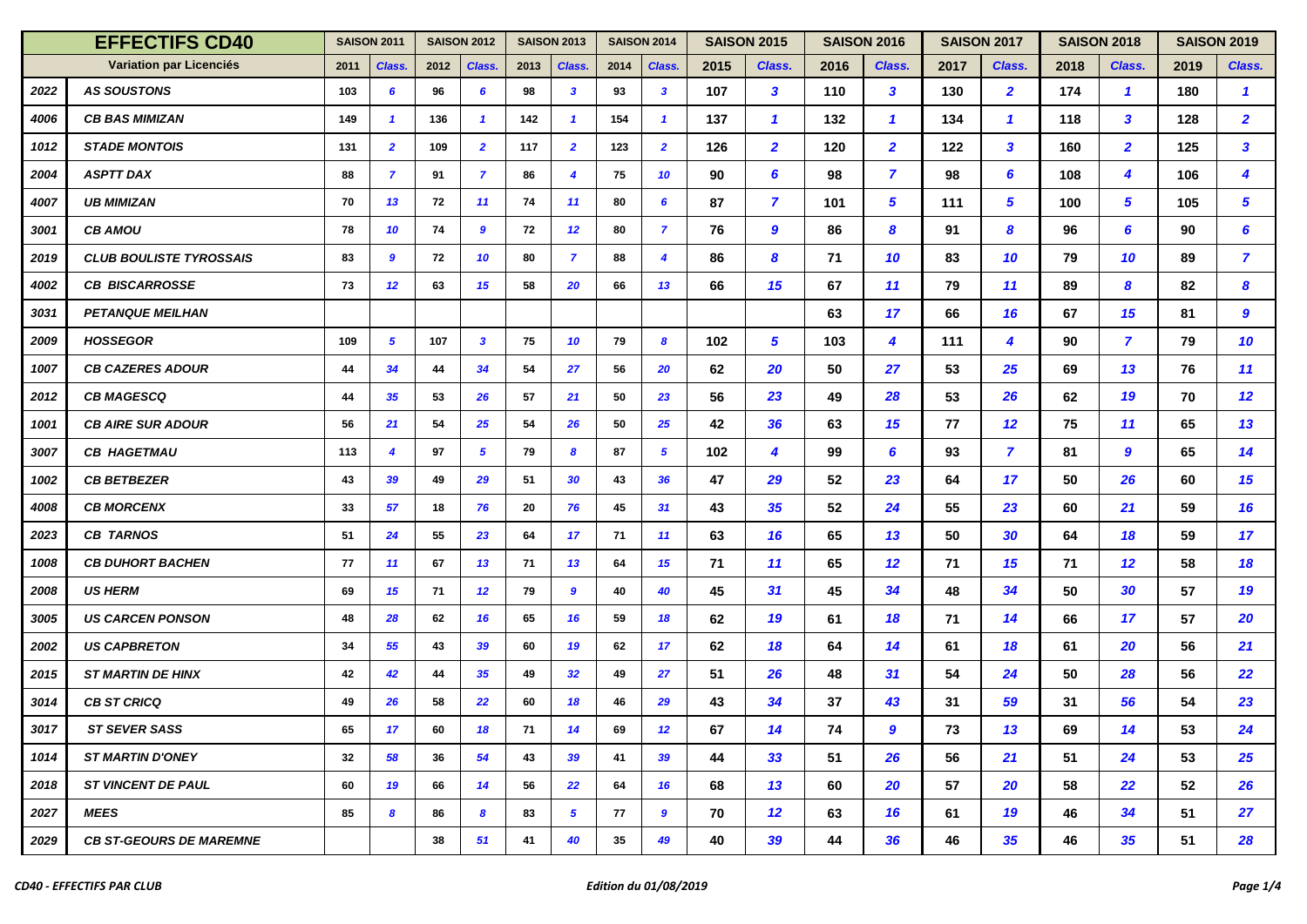| <b>EFFECTIFS CD40</b> |                              | <b>SAISON 2011</b> |              | <b>SAISON 2012</b> |                  | <b>SAISON 2013</b> |                 | <b>SAISON 2014</b> |        | <b>SAISON 2015</b> |        | <b>SAISON 2016</b> |        | <b>SAISON 2017</b> |        | <b>SAISON 2018</b> |                 | <b>SAISON 2019</b> |                 |
|-----------------------|------------------------------|--------------------|--------------|--------------------|------------------|--------------------|-----------------|--------------------|--------|--------------------|--------|--------------------|--------|--------------------|--------|--------------------|-----------------|--------------------|-----------------|
|                       | Variation par Licenciés      | 2011               | Class.       | 2012               | Class.           | 2013               | Class.          | 2014               | Class. | 2015               | Class. | 2016               | Class. | 2017               | Class. | 2018               | Class.          | 2019               | Class.          |
| 4025                  | <b>LA BOULE DE SORE</b>      |                    |              | 36                 | 55               | 30                 | 62              | 32                 | 57     | 18                 | 76     | 23                 | 76     | 16                 | 83     | 33                 | 51              | 50                 | 29              |
| 4019                  | <b>CB YCHOUX</b>             | 39                 | 50           | 39                 | 47               | 49                 | 33              | 51                 | 22     | 51                 | 25     | 47                 | 33     | 50                 | 32     | 50                 | 29              | 49                 | 30              |
| 1013                  | <b>CB ROQUEFORT</b>          | 115                | $\mathbf{3}$ | 103                | $\boldsymbol{4}$ | 80                 | 6               | 49                 | 26     | 54                 | 24     | 51                 | 25     | 49                 | 33     | 48                 | 33 <sub>3</sub> | 49                 | 31              |
| 2010                  | <b>CB LABENNE</b>            | 41                 | 45           | 55                 | 24               | 55                 | 25              | 57                 | 19     | 63                 | 17     | 60                 | 19     | 56                 | 22     | 50                 | 27              | 49                 | 32 <sub>2</sub> |
| 2026                  | <b>RIVIERE</b>               | 65                 | 16           | 59                 | 20               | 52                 | 28              | 40                 | 41     | 35                 | 48     | 43                 | 38     | 53                 | 27     | 51                 | 25              | 49                 | 33              |
| 3020                  | <b>CB TARTAS</b>             | 24                 | 66           | 28                 | 66               | 27                 | 67              | 21                 | 73     | 21                 | 73     | 23                 | 75     | 35                 | 52     | 49                 | 32              | 48                 | 34              |
| 4022                  | <b>CB VIELLE ST GIRONS</b>   | 25                 | 65           | 23                 | 70               | 33                 | 53              | 27                 | 64     | 28                 | 64     | 38                 | 41     | 39                 | 45     | 41                 | 38              | 46                 | 35 <sub>5</sub> |
| 3018                  | <b>SORDE L'ABBAYE</b>        | 44                 | 36           | 38                 | 48               | 29                 | 66              | 29                 | 60     | 28                 | 63     | 33                 | 53     | 37                 | 47     | 50                 | 31              | 46                 | 36              |
| 3012                  | <b>CB PORT DE LANNE</b>      | 43                 | 40           | 38                 | 50               | 38                 | 43              | 39                 | 46     | 32                 | 53     | 36                 | 45     | 50                 | 31     | 39                 | 42              | 45                 | 37              |
| 2005                  | <b>HAUT SAINT PIERRE DAX</b> | 64                 | 18           | 60                 | 19               | 66                 | 15              | 65                 | 14     | 72                 | 10     | 53                 | 22     | 45                 | 36     | 40                 | 40              | 45                 | 38              |
| 4021                  | <b>CB SANGUINET</b>          | 42                 | 44           | 45                 | 31               | 56                 | 23              | 45                 | 30     | 34                 | 50     | 27                 | 66     | 40                 | 44     | 37                 | 45              | 44                 | 39              |
| 2024                  | <b>US TOSSE</b>              | 38                 | 51           | 37                 | 52               | 38                 | 44              | 34                 | 51     | 41                 | 38     | 41                 | 39     | 30                 | 61     | 38                 | 44              | 43                 | 40              |
| 3028                  | <b>CB MONTGAILLARD</b>       | 24                 | 67           | 25                 | 67               | 23                 | 72              | 22                 | 72     | 31                 | 59     | 44                 | 37     | 52                 | 28     | 53                 | 23              | 43                 | 41              |
| 4010                  | <b>CB MOUSTEY</b>            | 45                 | 33           | 31                 | 63               | 30                 | 64              | 27                 | 65     | 35                 | 49     | 49                 | 30     | 87                 | 9      | 66                 | 16              | 43                 | 42              |
| 3026                  | <b>CB PONTONX</b>            | 37                 | 53           | 34                 | 58               | 32                 | 56              | 35                 | 50     | 31                 | 58     | 29                 | 59     | 40                 | 43     | 40                 | 41              | 42                 | 43              |
| 1025                  | <b>BRETAGNE DE MARSAN</b>    |                    |              |                    |                  |                    |                 |                    |        | 18                 | 78     | 33                 | 52     | 34                 | 54     | 44                 | 37              | 40                 | 44              |
| 3019                  | <b>CB SOUPROSSE</b>          | 41                 | 47           | 41                 | 43               | 45                 | 37              | 40                 | 42     | 41                 | 37     | 36                 | 47     | 41                 | 40     | 45                 | 36              | 38                 | 45              |
| 1006                  | <b>CB CAMPAGNE</b>           | 39                 | 49           | 40                 | 46               | 51                 | 31              | 39                 | 44     | 36                 | 45     | 30                 | 57     | 31                 | 60     | 32                 | 53              | 36                 | 46              |
| 2011                  | <b>LALUQUE</b>               | 31                 | 60           | 34                 | 60               | 31                 | 59              | 42                 | 38     | 31                 | 56     | 37                 | 42     | 44                 | 39     | 31                 | 57              | 36                 | 47              |
| 4004                  | <b>CB LIT ET MIXE</b>        | 31                 | 61           | 41                 | 44               | 43                 | 38              | 44                 | 34     | 45                 | 30     | 34                 | 50     | 36                 | 49     | 26                 | 66              | 35                 | 48              |
| 4016                  | <b>CB RION DES LANDES</b>    | 27                 | 64           | 35                 | 57               | 36                 | 48              | 33                 | 52     | 34                 | 51     | 25                 | 69     | 30                 | 63     | 30                 | 58              | 35                 | 49              |
| 4012                  | <b>CB LABOUHEYRE</b>         | 46                 | 32           | 42                 | 40               | 48                 | 35 <sub>5</sub> | 44                 | 32     | 37                 | 42     | 37                 | 44     | 37                 | 46     | 41                 | 39              | 34                 | 50              |
| 3022                  | <b>CB POMAREZ</b>            | 46                 | 31           | 49                 | 28               | 52                 | 29              | 47                 | 28     | 49                 | 27     | 47                 | 32     | 44                 | 38     | 38                 | 43              | 34                 | 51              |
| 1024                  | <b>BROCAS PETANQUE</b>       | 55                 | 22           | 43                 | 37               | 32                 | 54              | 29                 | 59     | 36                 | 47     | 34                 | 48     | 34                 | 53     | 37                 | 46              | 33                 | 52              |
| 4009                  | <b>CB PARENTIS</b>           | 50                 | 25           | 47                 | 30               | 48                 | 34              | 56                 | 21     | 61                 | 21     | 54                 | 21     | 40                 | 41     | 36                 | 48              | 33                 | 53              |
| 1003                  | <b>CB BOURDALAT</b>          | 22                 | 70           | 25                 | 68               | 19                 | 77              | 20                 | 76     | 24                 | 71     | 24                 | 70     | 24                 | 71     | 22                 | 73              | 33                 | 54              |
| 4003                  | <b>CB ESCOURCE</b>           | 44                 | 38           | 38                 | 49               | 39                 | 41              | 44                 | 35     | 44                 | 32     | 34                 | 49     | 35                 | 51     | 35                 | 49              | 31                 | 55              |
| 2020                  | <b>CB SAUBION</b>            | 47                 | 30           | 44                 | 33               | 36                 | 47              | 24                 | 68     | 23                 | 72     | 24                 | 71     | 23                 | 73     | 28                 | 65              | 31                 | 56              |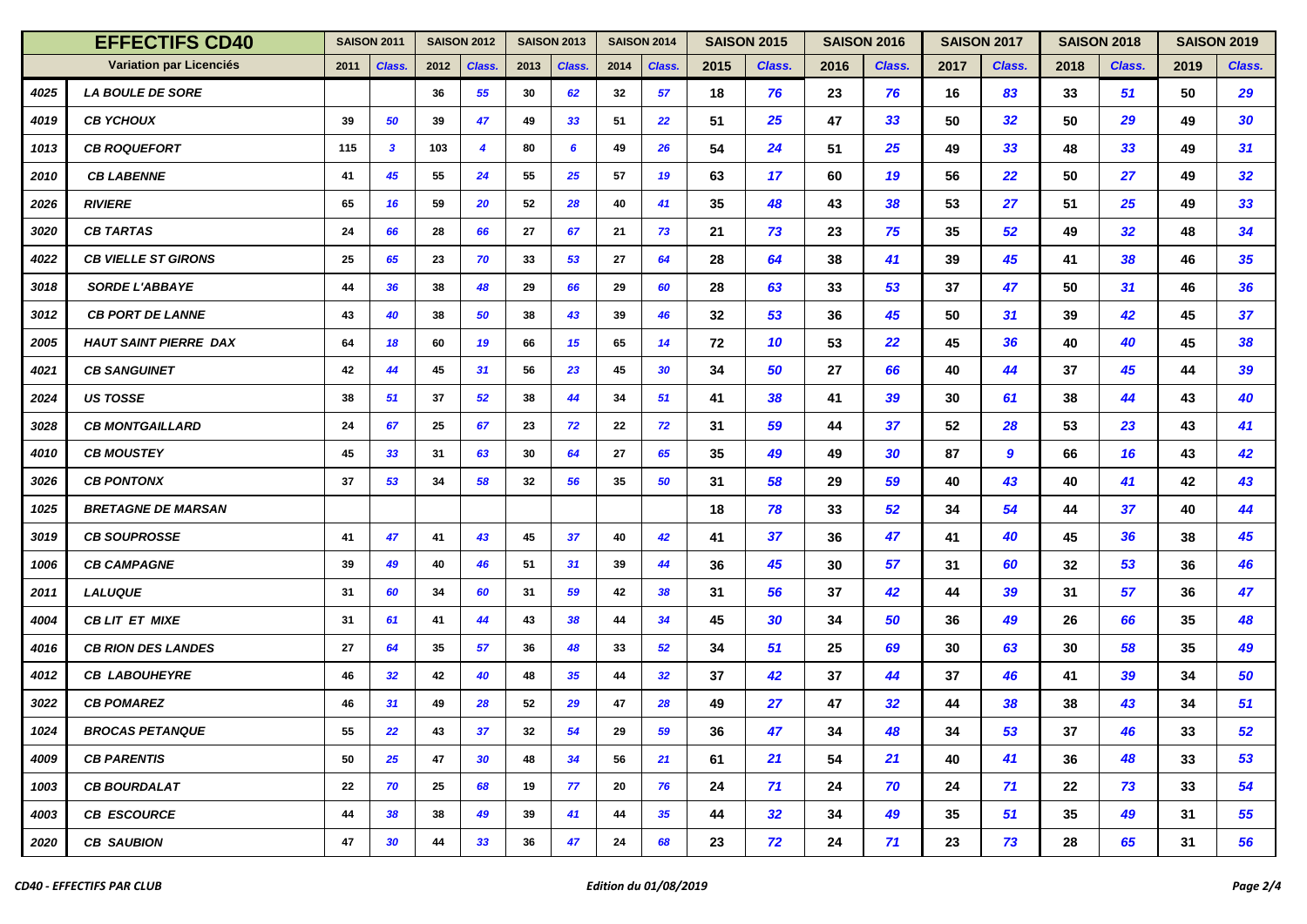| <b>EFFECTIFS CD40</b> |                             | <b>SAISON 2011</b> |        | <b>SAISON 2012</b> |        | <b>SAISON 2013</b> |        | <b>SAISON 2014</b> |        | <b>SAISON 2015</b> |        | <b>SAISON 2016</b> |        | <b>SAISON 2017</b> |        | <b>SAISON 2018</b> |        | <b>SAISON 2019</b> |        |
|-----------------------|-----------------------------|--------------------|--------|--------------------|--------|--------------------|--------|--------------------|--------|--------------------|--------|--------------------|--------|--------------------|--------|--------------------|--------|--------------------|--------|
|                       | Variation par Licenciés     | 2011               | Class. | 2012               | Class. | 2013               | Class. | 2014               | Class. | 2015               | Class. | 2016               | Class. | 2017               | Class. | 2018               | Class. | 2019               | Class. |
| 3009                  | <b>CB LABATUT</b>           | 41                 | 46     | 42                 | 41     | 35                 | 51     | 38                 | 48     | 48                 | 28     | 49                 | 29     | 45                 | 37     | 31                 | 54     | 31                 | 57     |
| 3013                  | <b>CB POUILLON</b>          | 42                 | 43     | 36                 | 53     | 37                 | 46     | 32                 | 56     | 38                 | 41     | 36                 | 46     | 34                 | 56     | 35                 | 50     | 30                 | 58     |
| 3030                  | <b>LA BOULE STEPHANOISE</b> | 27                 | 63     | 33                 | 61     | 32                 | 57     | 28                 | 62     | 27                 | 66     | 25                 | 68     | 16                 | 82     | 29                 | 62     | 30                 | 59     |
| 3021                  | <b>CB CASSEN</b>            | 44                 | 37     | 32                 | 62     | 32                 | 58     | 30                 | 58     | 26                 | 68     | 24                 | 72     | 25                 | 68     | 28                 | 64     | 29                 | 60     |
| 3011                  | <b>CB PEYREHORADE</b>       | 21                 | 71     | 20                 | 73     | 23                 | 73     | 33                 | 55     | 36                 | 46     | 31                 | 55     | 36                 | 50     | 29                 | 60     | 29                 | 61     |
| 1022                  | <b>CB ARTASSENX</b>         | 37                 | 52     | 35                 | 56     | 30                 | 63     | 33                 | 53     | 33                 | 52     | 33                 | 51     | 32                 | 58     | 29                 | 61     | 29                 | 62     |
| 1021                  | <b>ST MAURICE</b>           | 27                 | 62     | 28                 | 65     | 31                 | 60     | 26                 | 66     | 25                 | 69     | 28                 | 61     | 30                 | 62     | 23                 | 71     | 27                 | 63     |
| 3033                  | <b>LA BOULE POYANNAISE</b>  |                    |        |                    |        |                    |        |                    |        |                    |        |                    |        |                    |        |                    |        | 27                 | 64     |
| 1004                  | <b>CB BOURRIOT</b>          | 47                 | 29     | 40                 | 45     | 37                 | 45     | 39                 | 47     | 32                 | 54     | 23                 | 74     | 25                 | 70     | 26                 | 67     | 27                 | 65     |
| 2003                  | <b>USC CASTETS</b>          | 59                 | 20     | 58                 | 21     | 55                 | 24     | 50                 | 24     | 38                 | 40     | 38                 | 40     | 37                 | 48     | 32                 | 52     | 26                 | 66     |
| 2028                  | <b>ST PAUL LES DAX</b>      | 18                 | 74     | 24                 | 69     | 26                 | 68     | 20                 | 75     | 18                 | 77     | 27                 | 64     | 30                 | 64     | 21                 | 74     | 26                 | 67     |
| 3027                  | <b>CB MONTAUT</b>           | 32                 | 59     | 31                 | 64     | 30                 | 65     | 28                 | 63     | 27                 | 67     | 27                 | 65     | 23                 | 72     | 24                 | 70     | 25                 | 68     |
| 4020                  | <b>CB ST JULIEN EN BORN</b> | 70                 | 14     | 61                 | 17     | 30                 | 61     | 25                 | 67     | 30                 | 60     | 28                 | 62     | 34                 | 57     | 31                 | 55     | 25                 | 69     |
| 4005                  | <b>CB MEZOS</b>             |                    |        | 19                 | 74     | 21                 | 75     | 29                 | 61     | 32                 | 55     | 31                 | 56     | 34                 | 55     | 25                 | 69     | 25                 | 70     |
| 4027                  | <b>LA BOULE GASTAISE</b>    |                    |        |                    |        |                    |        | 15                 | 80     | 25                 | 70     | 24                 | 73     | 25                 | 69     | 26                 | 68     | 24                 | 71     |
| 3002                  | <b>US AURICE</b>            | 19                 | 73     | 22                 | 72     | 21                 | 74     | 21                 | 74     | 19                 | 75     | 20                 | 79     | 21                 | 76     | 21                 | 76     | 24                 | 72     |
| 4018                  | <b>SAUGNAC ET MURET</b>     |                    |        | 19                 | 75     | 16                 | 79     | 15                 | 79     | 14                 | 81     | 20                 | 80     | 28                 | 66     | 28                 | 63     | 23                 | 73     |
| 3029                  | <b>SORT EN CHALOSSE</b>     | 53                 | 23     | 50                 | 27     | 47                 | 36     | 44                 | 33     | 28                 | 62     | 21                 | 77     | 29                 | 65     | 37                 | 47     | 23                 | 74     |
| 4024                  | <b>CB AUREILHAN</b>         | 24                 | 68     | 16                 | 77     | 24                 | 71     | 19                 | 77     | 30                 | 61     | 29                 | 60     | 26                 | 67     | 30                 | 59     | 23                 | 75     |
| 2021                  | <b>C B SEIGNOSSE</b>        | 48                 | 27     | 41                 | 42     | 34                 | 52     | 22                 | 71     | 19                 | 74     | 17                 | 83     | 21                 | 77     | 23                 | 72     | 22                 | 76     |
| 1010                  | <b>CB GRENADE</b>           | 33                 | 56     | 34                 | 59     | 36                 | 49     | 40                 | 43     | 37                 | 44     | 32                 | 54     | 22                 | 74     | 21                 | 75     | 22                 | 77     |
| 2006                  | <b>TONNELIERS</b>           | 15                 | 76     | 14                 | 79     | 10                 | 82     | 16                 | 78     | 15                 | 80     | 17                 | 82     | 17                 | 80     | 17                 | 80     | 19                 | 78     |
| 2025                  | CB BOOS                     | 15                 | 77     | 16                 | 78     | 18                 | 78     | 23                 | 69     | 28                 | 65     | 27                 | 63     | 22                 | 75     | 20                 | 77     | 16                 | 79     |
| 4028                  | <b>BOULE EULALIENNE</b>     |                    |        |                    |        |                    |        |                    |        |                    |        |                    |        |                    |        |                    |        | 16                 | 80     |
| 4026                  | <b>BOULE SINDEROISE</b>     |                    |        |                    |        | 36                 | 50     | 22                 | 70     | 16                 | 79     | 16                 | 84     | 17                 | 81     | 15                 | 82     | 16                 | 81     |
| 4015                  | <b>CB PONTENX</b>           | 13                 | 78     | 13                 | 80     | 6                  | 84     | 12                 | 83     | 11                 | 82     | 21                 | 78     | 19                 | 78     | 16                 | 81     | 15                 | 82     |
| 3034                  | <b>CASTELNAU CHALOSSE</b>   |                    |        |                    |        |                    |        |                    |        |                    |        |                    |        |                    |        |                    |        | 13                 | 83     |
| 1020                  | <b>CAMPET ET LAMOLERE</b>   | $\overline{7}$     | 81     | 5                  | 84     | 8                  | 83     | 4                  | 84     | $5\phantom{.0}$    | 84     | $\mathbf{2}$       | 86     | 8                  | 85     | 11                 | 83     | 13                 | 84     |